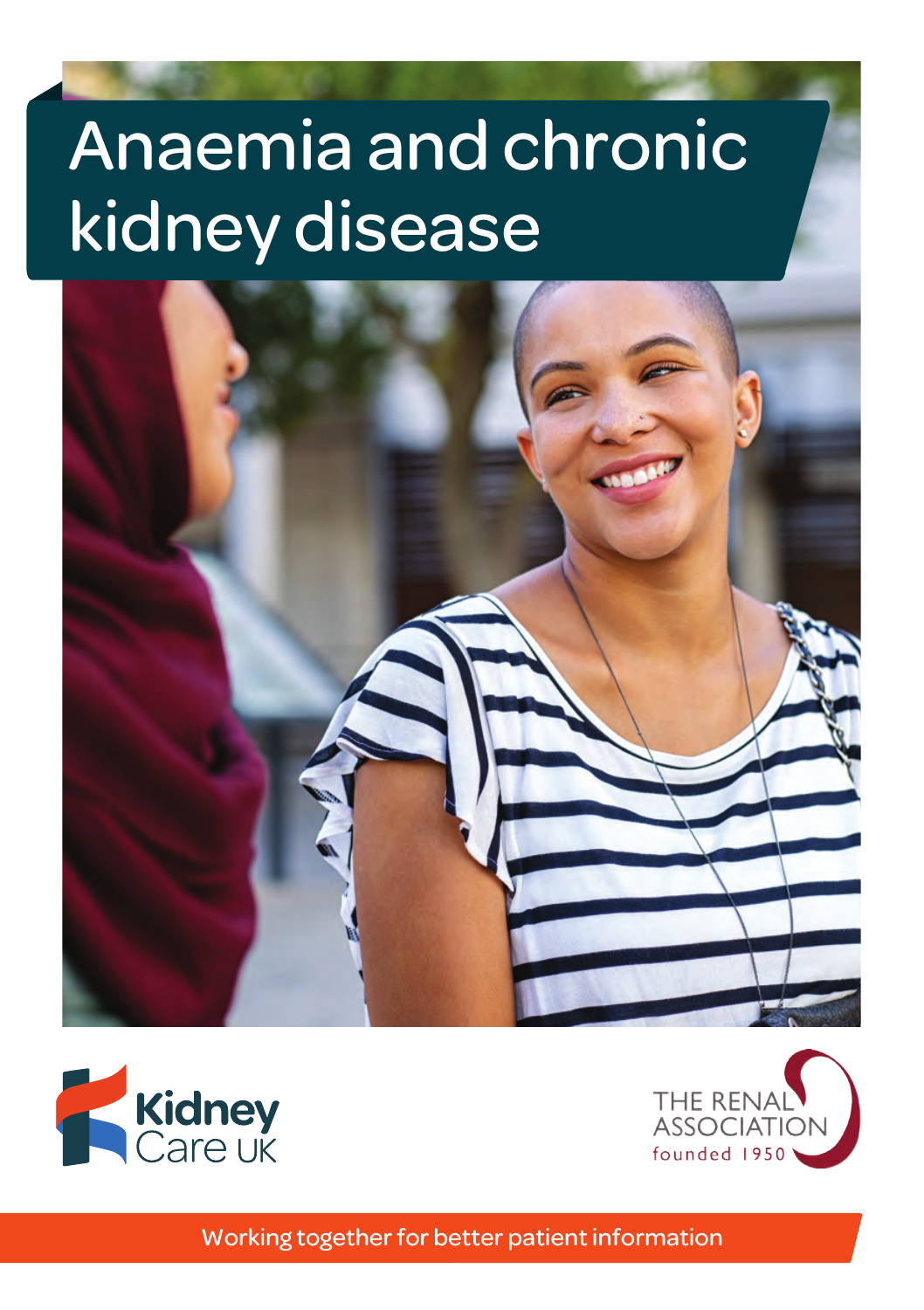Kidney disease can lead to a shortage of red blood cells in your body. This is known as renal anaemia or anaemia of kidney disease. Anaemia is more common in advanced kidney disease and affects most patients on dialysis.

This leaflet gives more information about anaemia and its treatment.

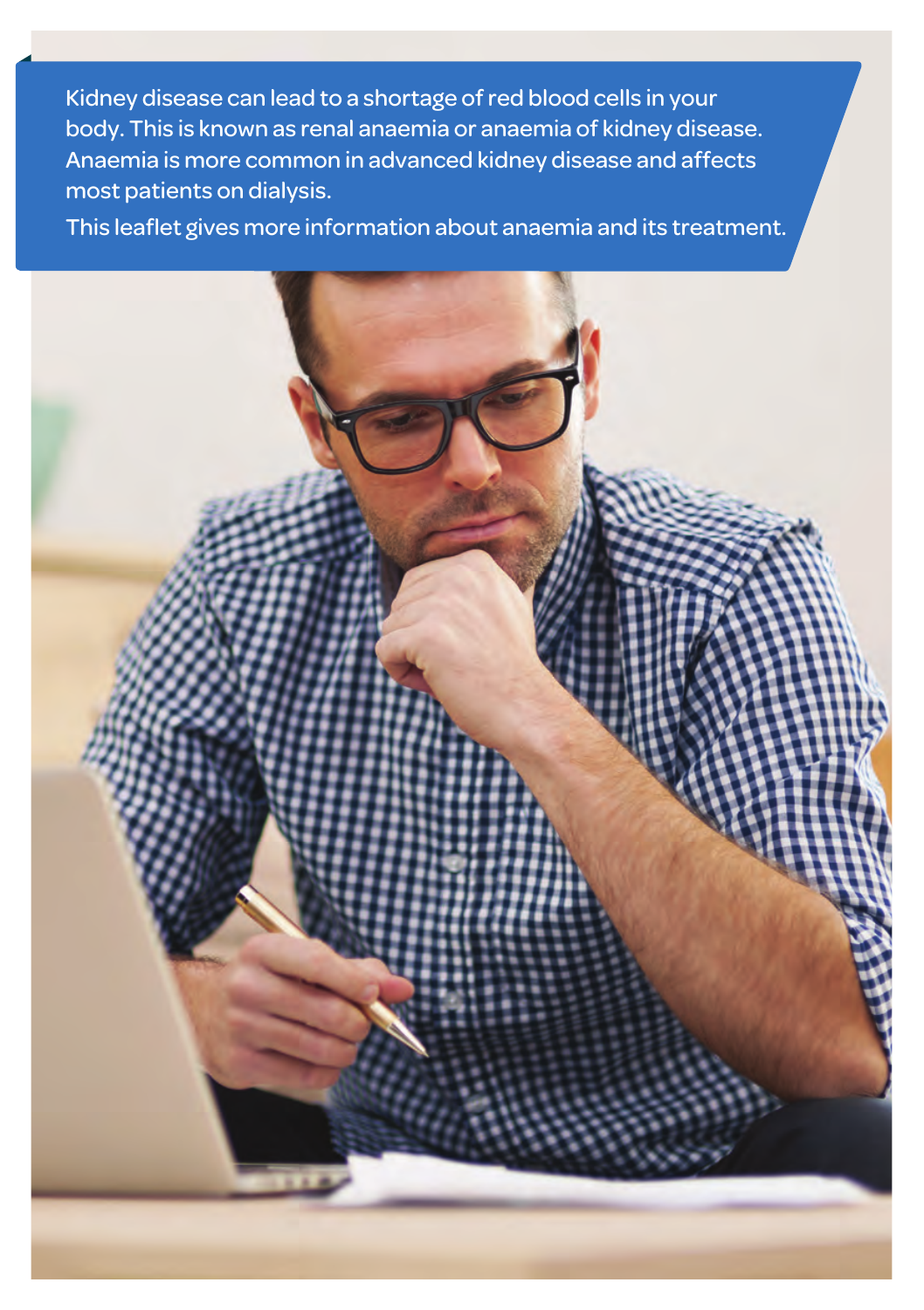## How does kidney disease cause anaemia?

Anaemia is a common side effect of chronic kidney disease (CKD).

If your kidneys are damaged, they produce less of a hormone called erythropoietin which is needed to make red blood cells. This results in fewer cells being made and causes anaemia. Red blood cells contain haemoglobin which carries oxygen around your body.

Kidney disease also affects the way in which your body uses iron. If you have kidney disease you may therefore need more iron to make the same amount of haemoglobin as people without kidney disease.

You can also become anaemic for the same reasons as people without kidney disease - blood loss, inflammation, infections, poor nutrition or problems with your bone marrow. Your doctor might think about these causes of anaemia as well.

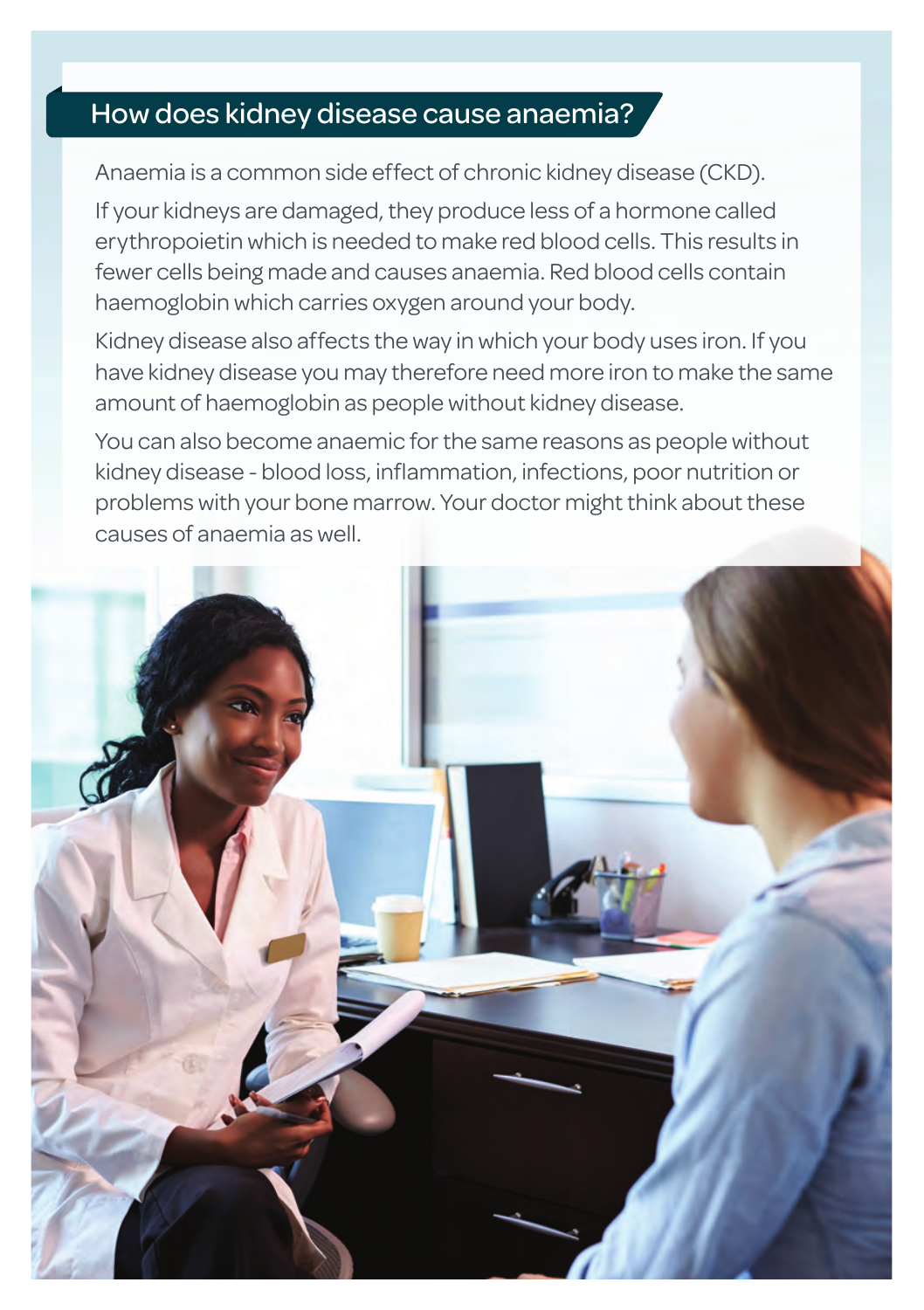#### What are the symptoms of anaemia?

Symptoms can include:

- Feeling more tired than normal
- Lacking energy
- Shortness of breath, especially after exercise
- Headaches
- Dizziness
- Awareness of the heart beating
- Chest pain
- Feeling cold

These symptoms can happen for other reasons and you should discuss them with your doctor.

Diagnosing anaemia early is important because it can affect your quality of life. Anaemia can also put extra strain on your other organs, including the heart.

### How is anaemia diagnosed?

Anaemia is diagnosed by blood tests. These will measure your blood count (haemoglobin; Hb), iron levels (including ferritin) and levels of vitamin B12 and folate (a type of vitamin B). This can confirm the type and severity of anaemia.

If you are receiving dialysis you will have regular blood tests to monitor your anaemia. If you are not having dialysis you will probably just have your blood count measured in clinic, so if you experience any of the above symptoms you should discuss them with your doctor.

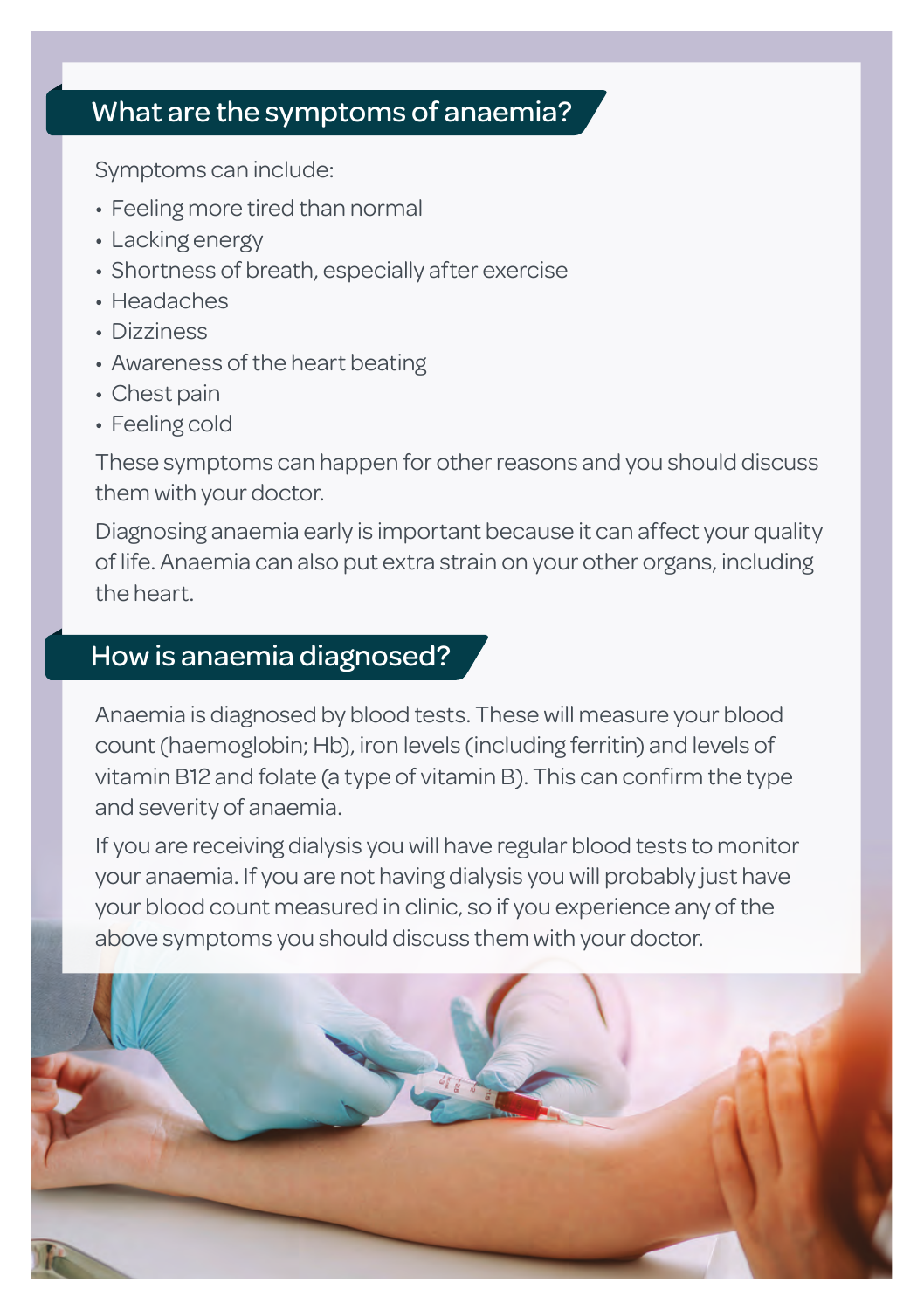# How is anaemia treated?

Mild anaemia may not need any treatment, particularly if you do not have any symptoms. If you are low on vitamin B12 or folate your doctor may prescribe you supplements as either tablets or injections.

For more severe anaemia, the main treatments are iron supplements and, if needed, injections of ESA (also called EPO), a replacement for the erythropoietin hormone that was previously made by your kidneys.

In earlier stages of kidney disease, iron may be given in tablet form. However, if you have advanced kidney disease or if you are receiving dialysis, you are likely to need iron infusions given into a vein (intravenously), rather than as tablets.

ESA treatment can be injected just underneath your skin, but for convenience it can be given via your dialysis machine for haemodialysis patients.

ESA injections can also be done at home. You can inject yourself or a family member or nurse can do it for you.

You are likely to have regular blood pressure monitoring at either your GPs or in clinic. This will probably be monthly at first until your results are stable and then every 6-12 weeks.

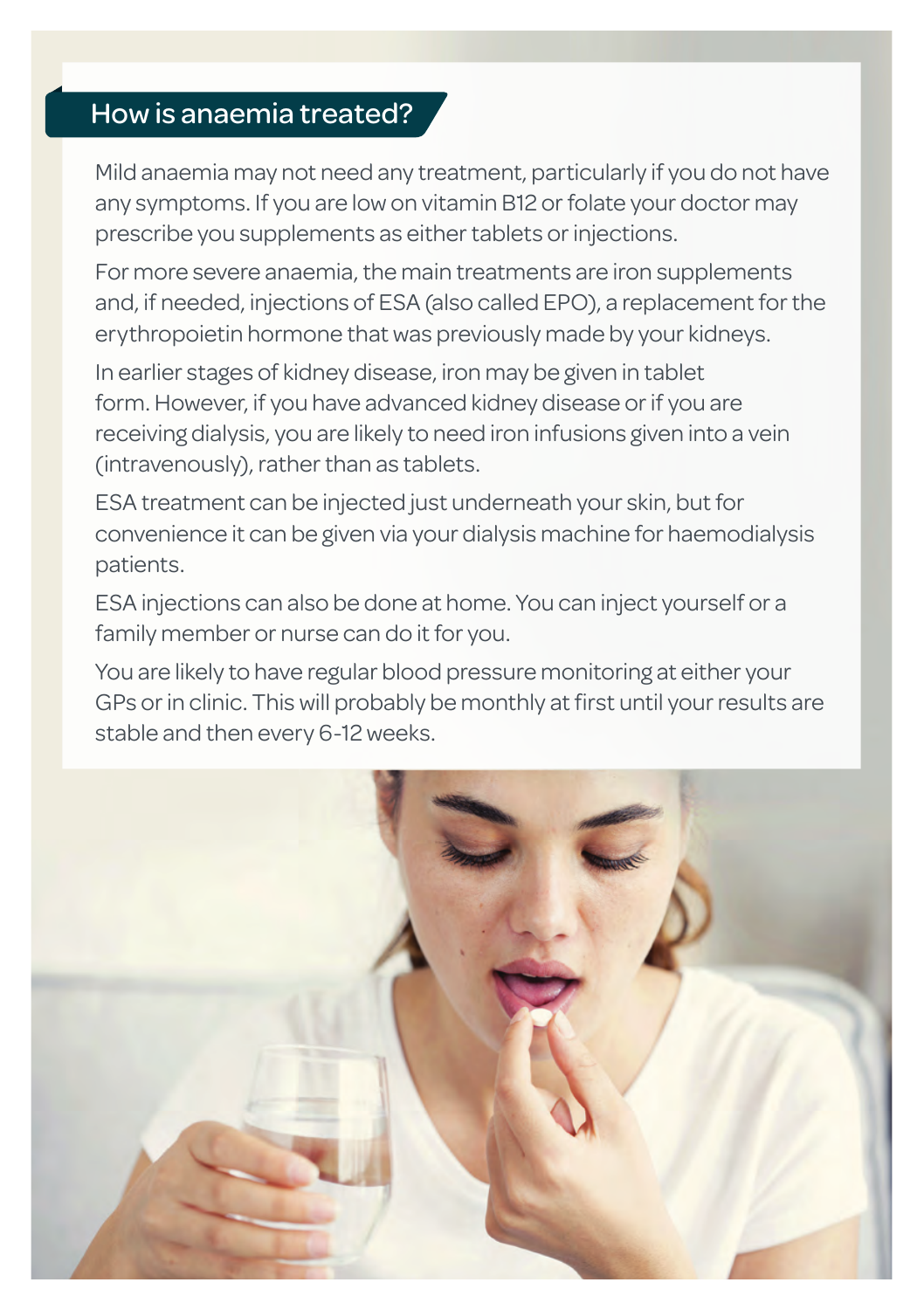## Are there any side effects of anaemia treatment?

Iron tablets can cause nausea (feeling sick), indigestion, constipation and dark stools (black poo). Iron injections can give you a temporary metallic taste in your mouth, and, rarely, an allergic reaction, which can be serious.

Most people respond well to ESA but some people can develop high blood pressure, flu-like symptoms and skin reactions at the injection site. People with kidney disease can vary in how well they respond to ESA and frequently require dose adjustments.

The main aim of iron and ESA treatment is to improve your quality of life by reducing your symptoms.

## What about blood transfusions?

If you have severe anaemia, suffer complications or the treatments described above are not working, then your doctor may recommend a blood transfusion to replace the red blood cells your body cannot produce.

Blood transfusions are avoided, where possible, due to the risk of allergic reactions, iron overload and to reduce the risk of producing antibodies that might limit the donors you could receive a transplant from.

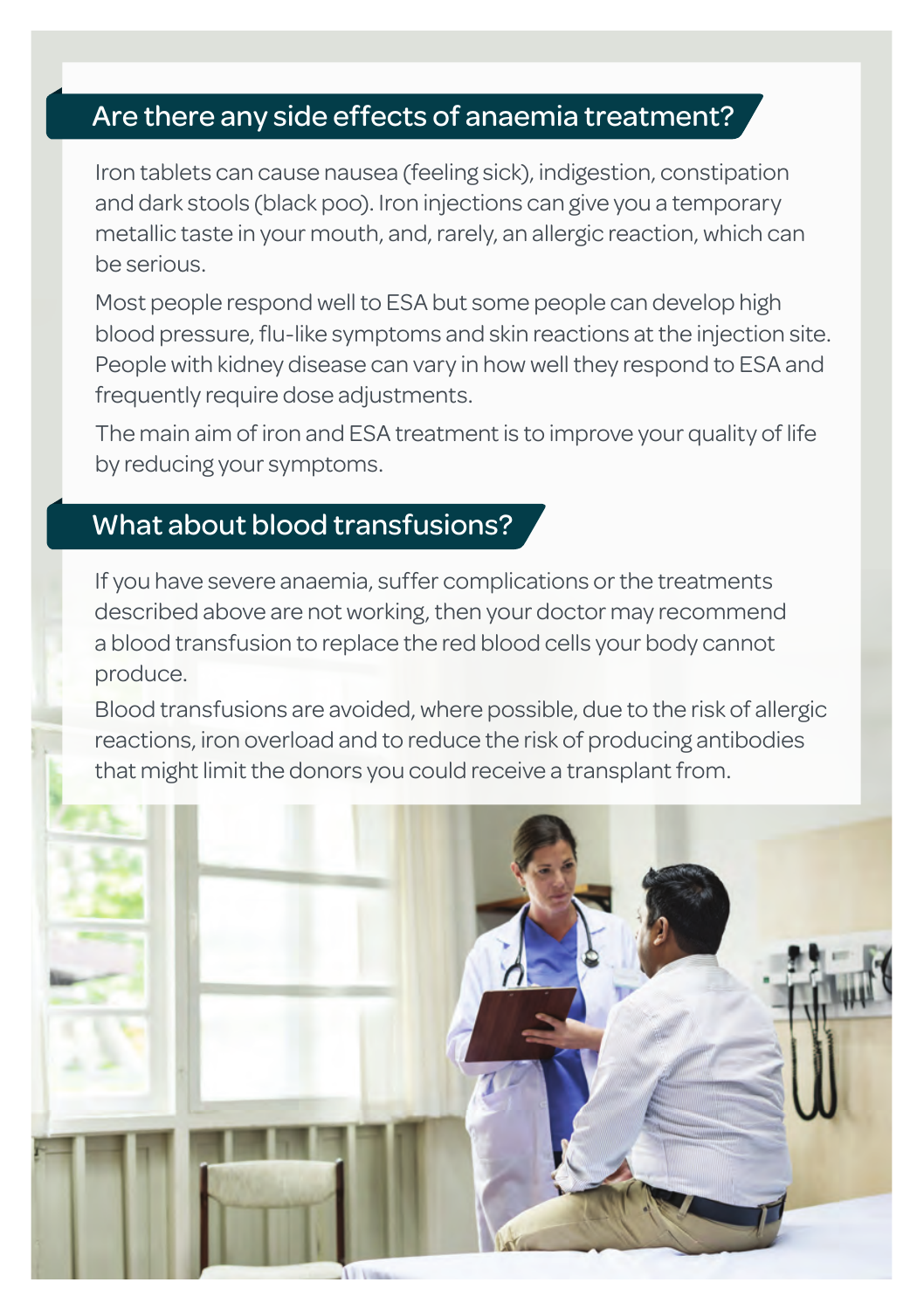#### What can I do to help manage my anaemia?

Changes to diet can sometimes help to prevent anaemia, but you should talk to your doctor or dietitian before making changes. The Renal Nutrition Group **does not** recommend a high iron diet for patients with CKD.

It is important to follow the treatment recommended by your doctor. You should store ESA injections or iron as recommended by the manufacturer - some products need to be stored in the fridge for example.

You should let your doctor or nurse know immediately if you notice any bleeding or if you experience symptoms of anaemia.



### Key points

- Anaemia is common, particularly in advanced kidney disease, and affects almost all patients receiving dialysis.
- Anaemia can affect your quality of life and general health, so should be treated where possible.
- Treatments, where needed, usually consist of iron medication and ESA injections.
- People respond differently to treatment, often requiring dose adjustments in iron or ESA.
- Blood transfusions are often not used, and given only if there is no response or a bad reaction to other treatments